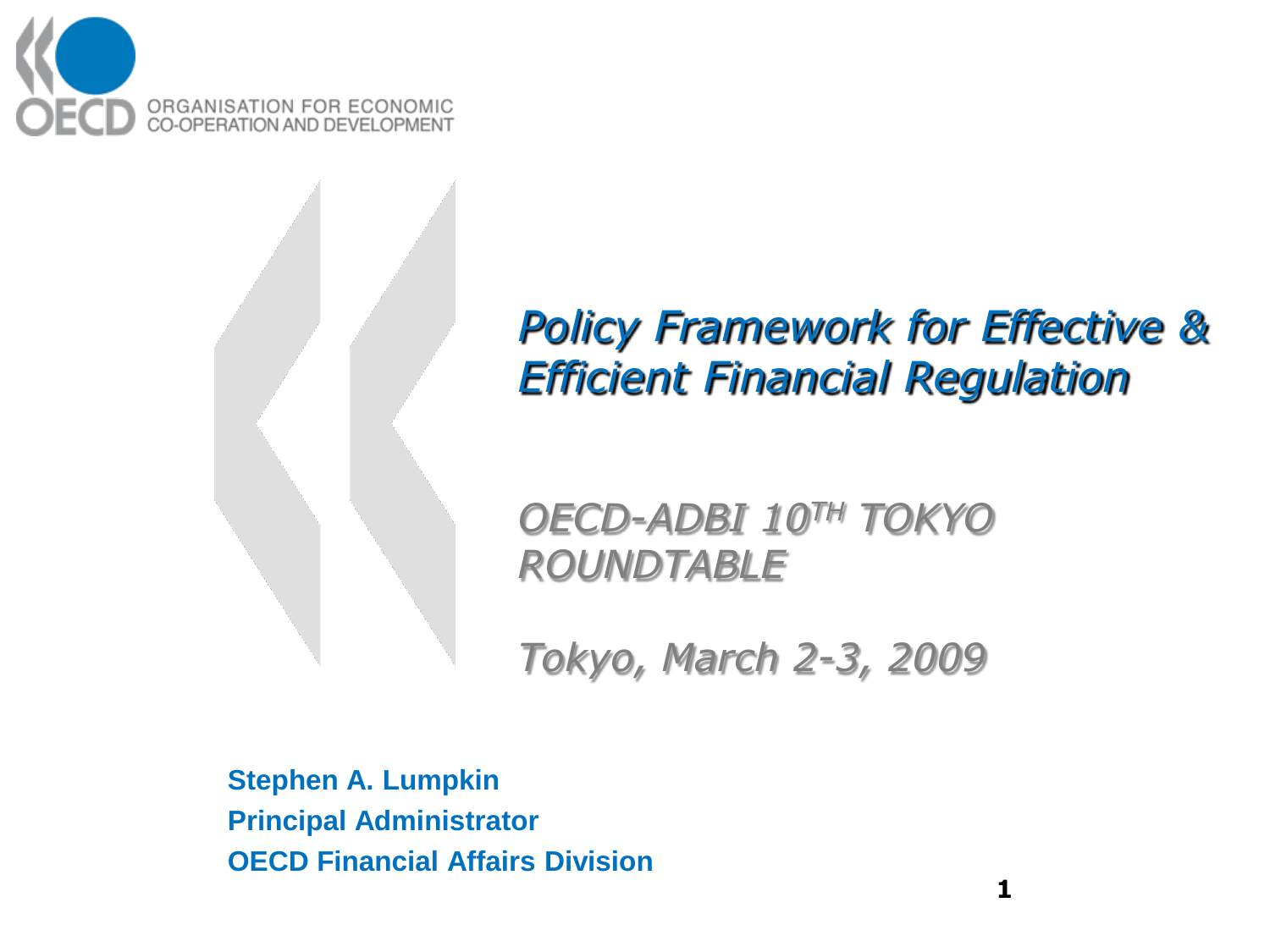

### **Background**

- Work on the assessment of regulatory efficiency has featured prominently over the years in the work programmes of the OECD Committee on Financial Markets (CMF) and the Insurance and Private Pensions Committee.
- This work has involved Committee papers and discussions, roundtables with the private sector, and stocktaking efforts.
- Topics covered: regulatory reform (liberalisation, deregulation and also re-regulation); the structure of regulatory and supervisory agencies, competition, and overregulation to name a few.
- After pursuing initial efforts separately, both committees agreed that it would be worthwhile trying to synthesize this work and lay out some general good practices;
- Taking into account inter-linkages with existing OECD principles and relevant international standards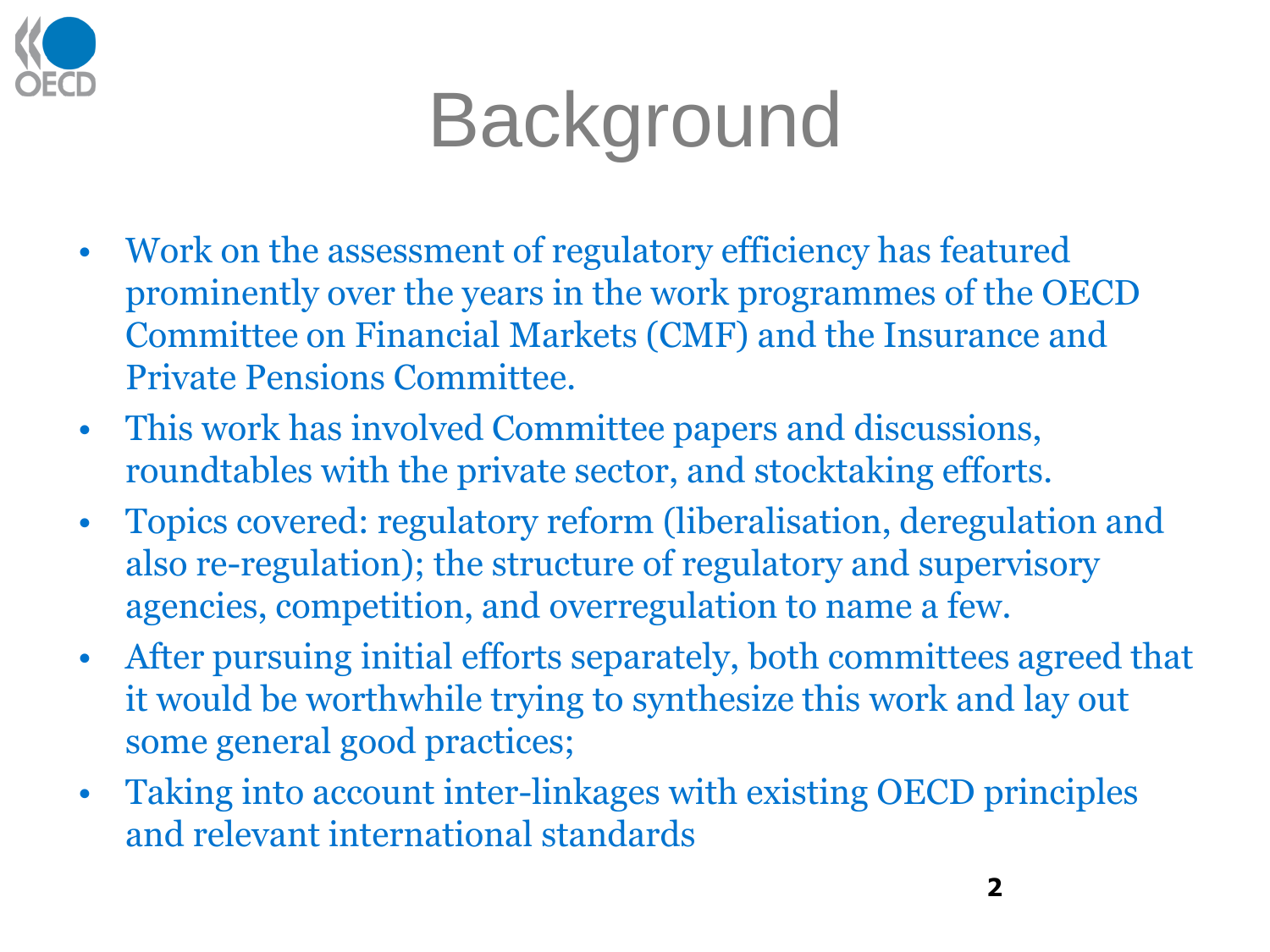## **WE Some relevant OECD guidelines and** principles

- The OECD Reference Checklist for Regulatory Decision-Making (1995)
- The OECD's Competition Assessment Toolkit provides a broad guide and set of principles for performing competition assessment. It addresses the question: given a particular policy goal, what is the best feasible form of government or private action for achieving that goal?
- The 2005 OECD Guiding Principles for Regulatory Quality and Performance, which state, for example, that when analysing alternatives, "consideration must take account of their costs, benefits, distributional effects, impact on competition and market openness and administrative requirements"
- The OECD has further stated that: *"High-quality regulation is increasingly seen as that which produces the desired results as cost effectively as possible."* **<sup>3</sup>**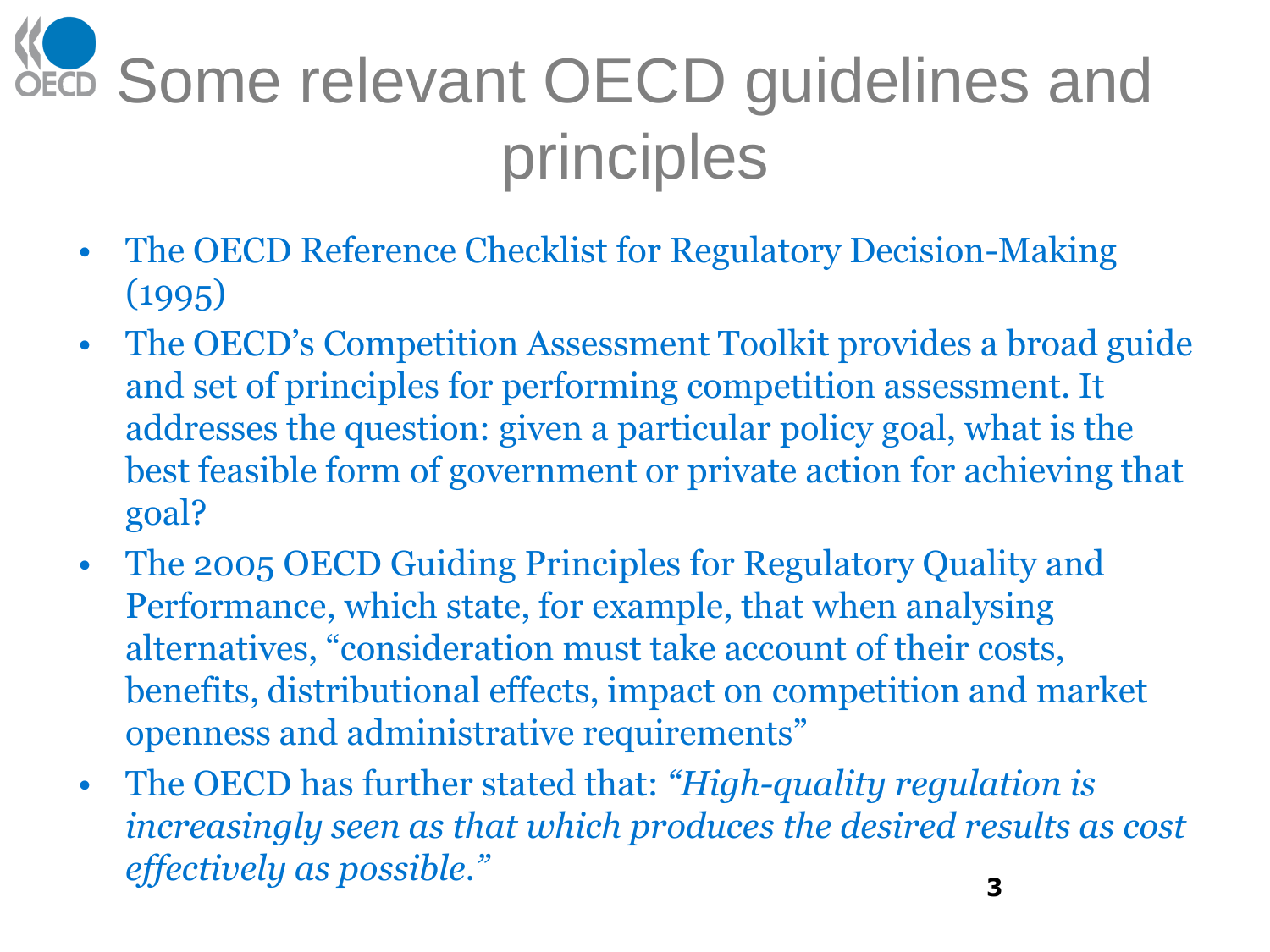ECOver-arching objective: some form of inter-temporal welfare maximisation (e.g. long-term sustainable growth)

- It has long been noted that finance affects growth. The financial system influences the allocation of resources across space and time.
- To exploit growth potential of an economy resources need to be allocated towards the most valuable investment opportunities.
- This allocation is affected by the costs of acquiring information, enforcing contracts, and making transactions.
- A *well-functioning* financial system permits the economy to fully exploit its growth potential by ensuring that investment opportunities receive necessary funding at minimum costs.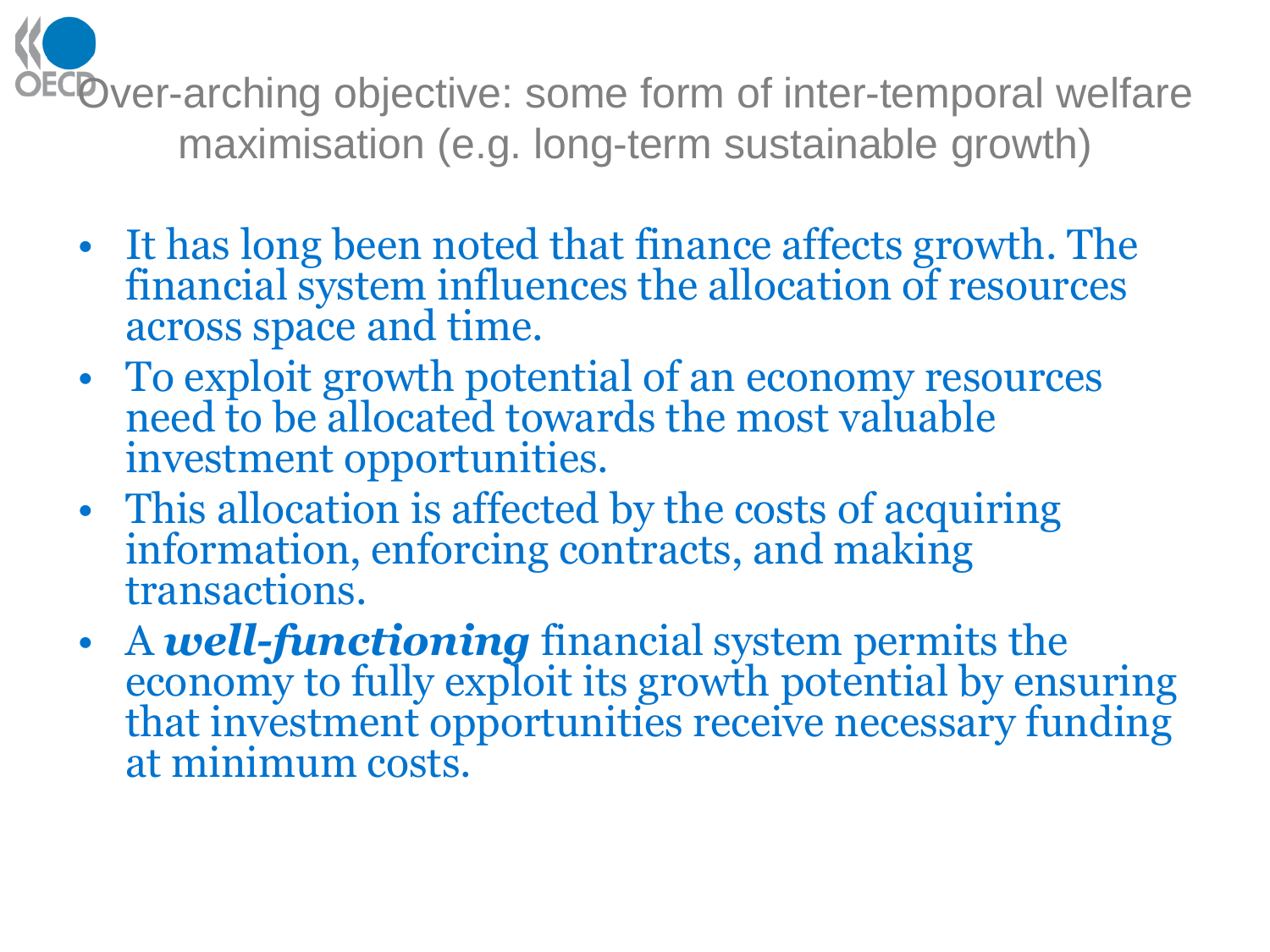

Growth suffers when frictions hinder the flow of resources to the best possible uses. The financial system attempts to overcome frictions as it:

- Produces and disseminates information about potential investments and the possibilities for allocating capital;
- Monitors investments and ensures that investors and savers are paid back according to the contracts they hold;
- Allows the trading, diversification and management of risk;
- Mobilises and pools savings; and
- Facilitates the exchange of goods and services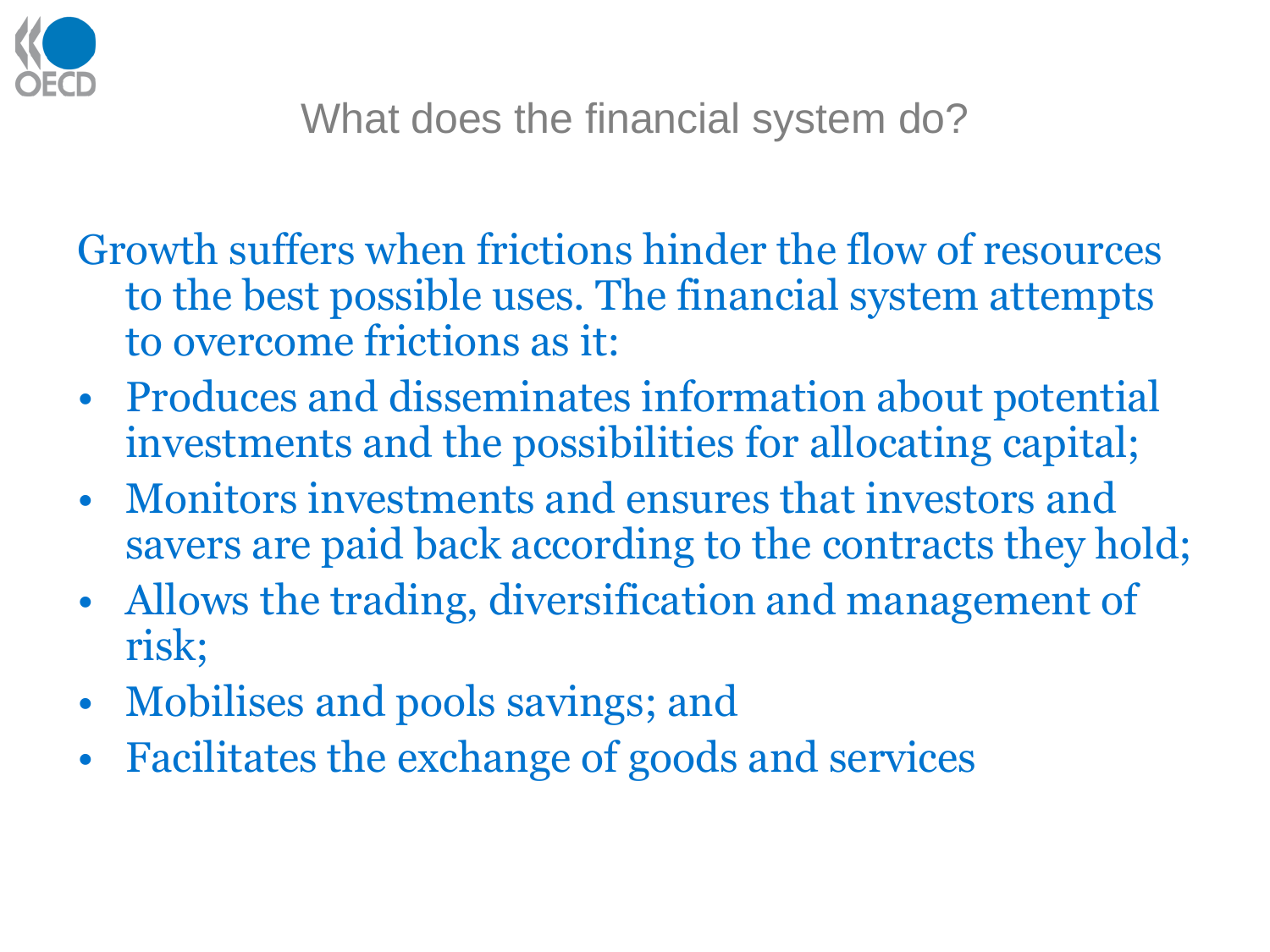

Where proper rules of behaviour do not exist, one finds short-term contracts and less reliability.

- The existence of a non-self-correcting market failure (or where markets cannot meet performance objectives on their own) provides a prima facie case for government intervention,
- In general, regulation exists because of the potential economic and social costs of major financial instability, the desirability of maintaining markets that are efficient, orderly, and fair, and the need to protect retail customers in their dealings with the financial services industry.
- Regulation is a *necessary, though not sufficient*, condition to guarantee market integrity
- These arguments for the existence of regulation are widely, though not universally accepted.
- Nonetheless, the more extensive debate is about how, and not why, we regulate.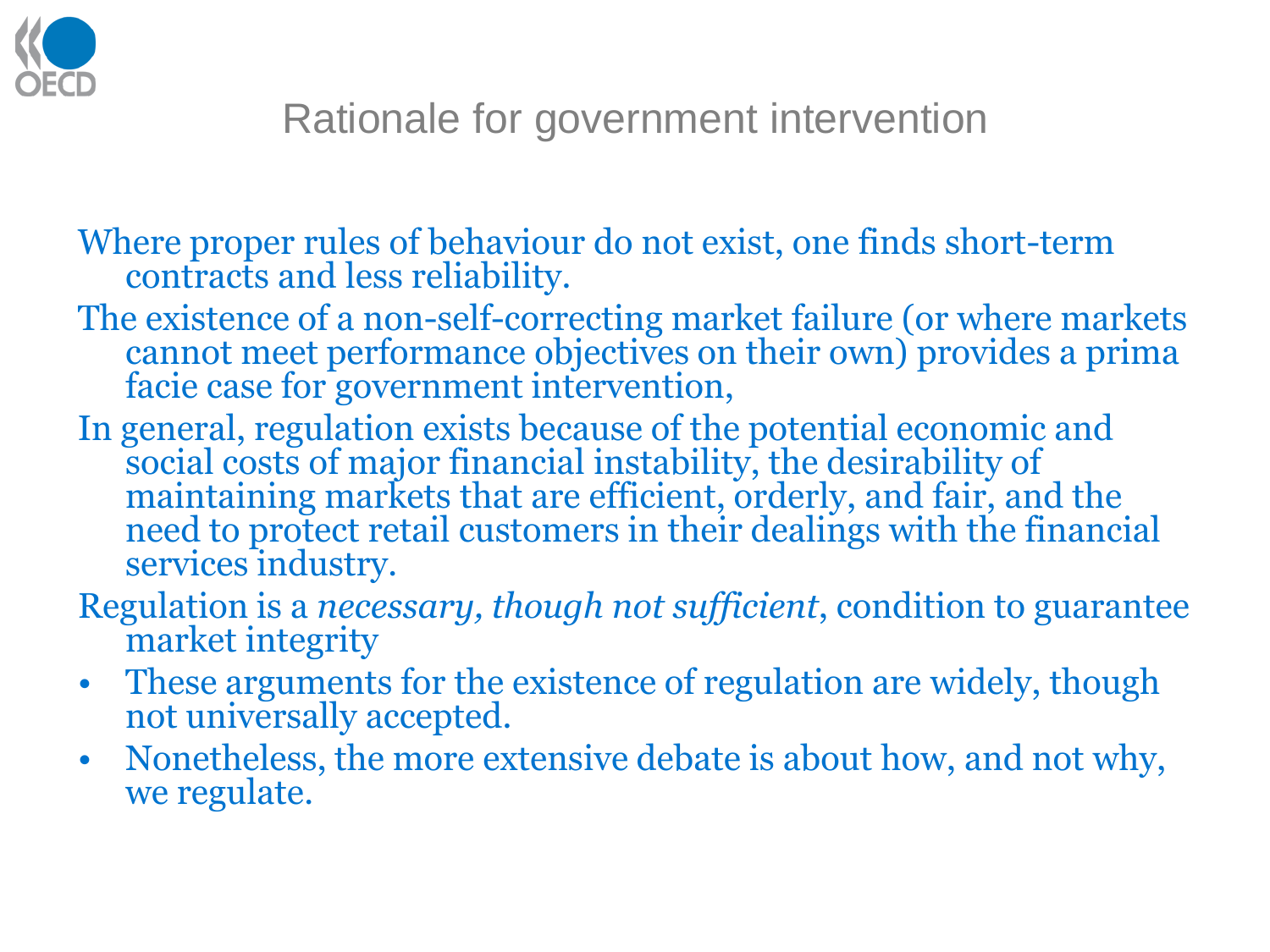Why and how should regulation be applied and what form should the regulation take?

- An appreciation of why regulation exists does not offer guidance as to what should be regulated or what form that regulation should take.
- No simple formula exists for defining the "best" boundaries of regulation: may differ among countries and may change over time within countries as the financial system evolves.
- The basic rationale is to deliver *objectives* that are both in the public interest and would not be achieved without some form of public intervention.
- There are three conditions:
- 1. The existence of *market failure* (competition and market discipline alone cannot solve all systemic problems or moral hazard issues);
- 2. Regulation can correct the problem without making matters worse (*effectiveness*); and
- 3. The benefits of doing so exceed the costs (*efficiency*)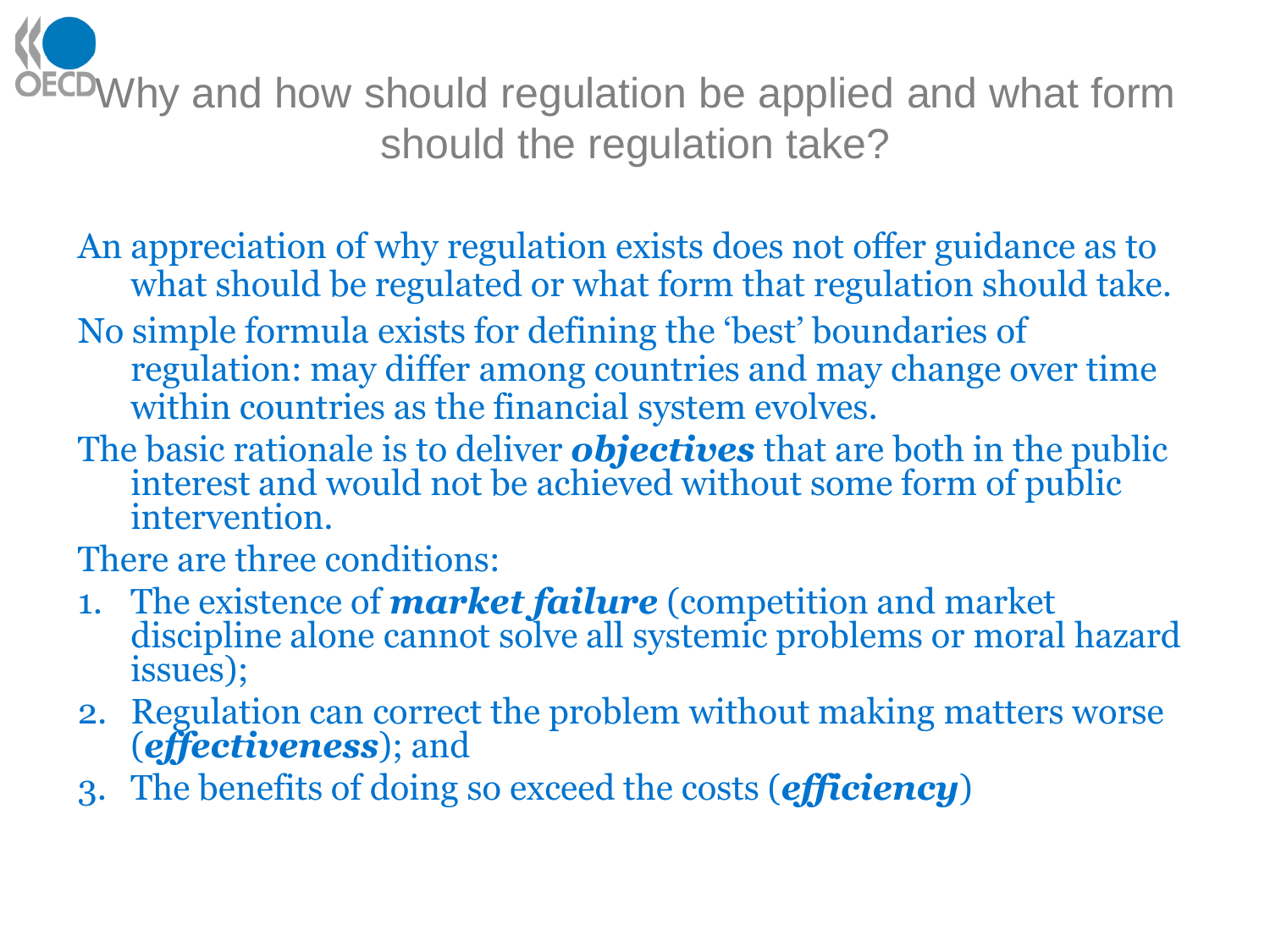

#### Objectives generally include the following:

- Safeguarding the system against systemic risk
- Protecting consumers against opportunistic behaviour of suppliers of financial services
- Enhancing the efficiency of the financial system
- Social objectives (such as increasing homeownership or channelling resources to particular sectors of the economy or population, e.g. SMEs).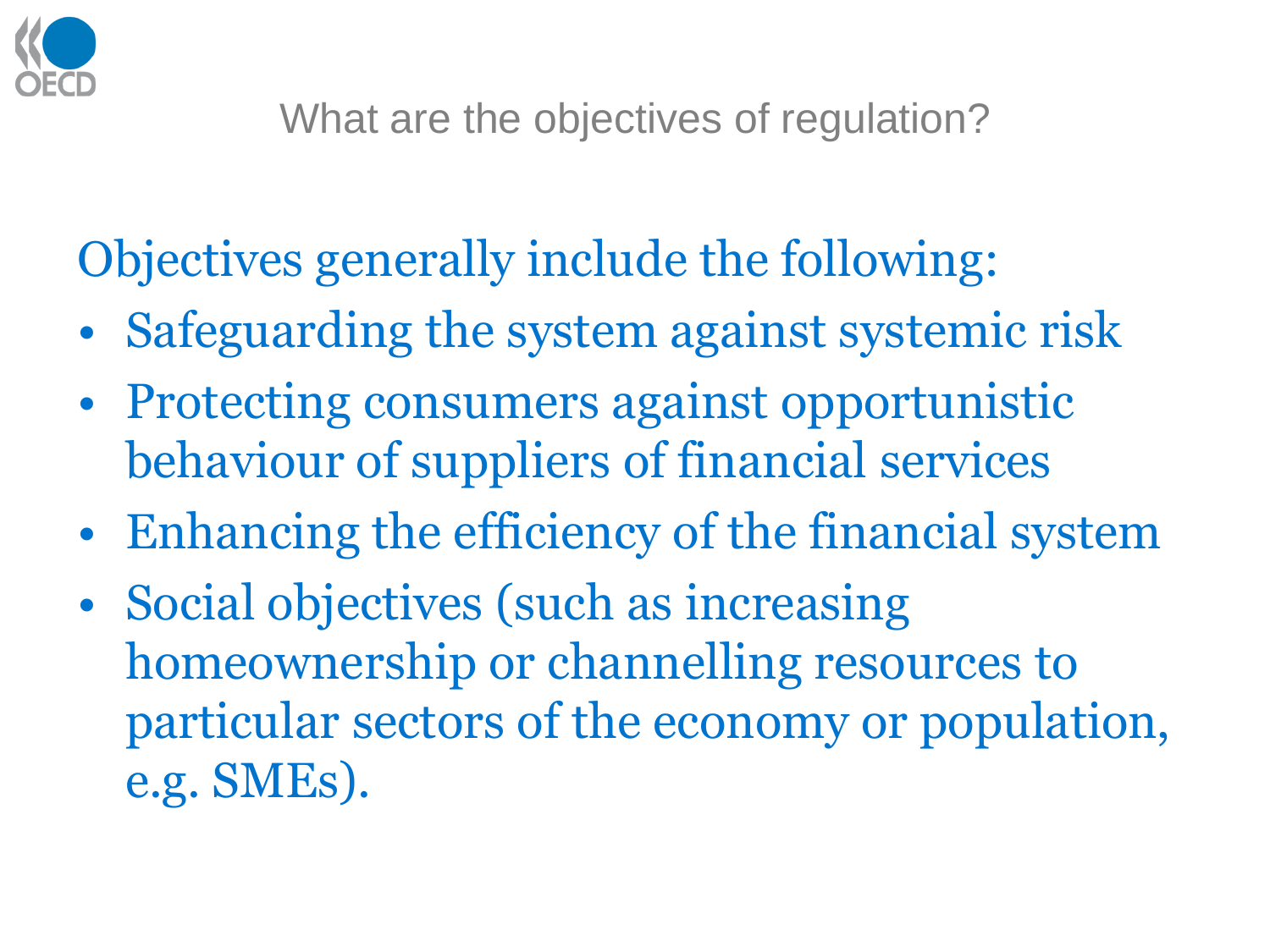

- Information imperfections (e.g. consumers' inability to monitor institutions results in an inefficient allocation of capital, instability, loss of confidence, and higher costs);
- Market externalities
- Market power imbalances
- Organisational failures (principal-agent problems)
- Transactions costs (including search costs, regulation, and constrained choice sets)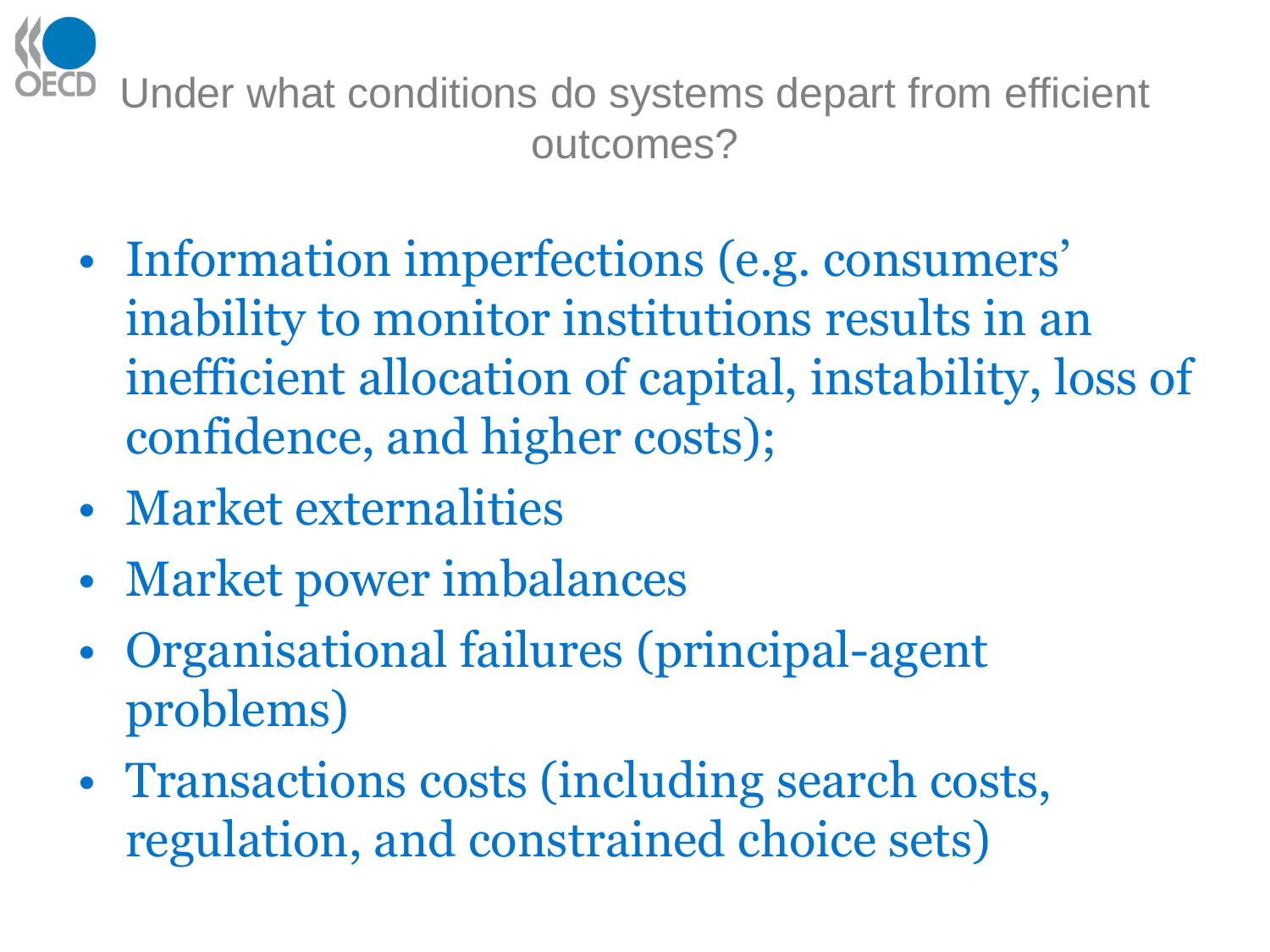

### An up-close view of the financial regulatory roadmap

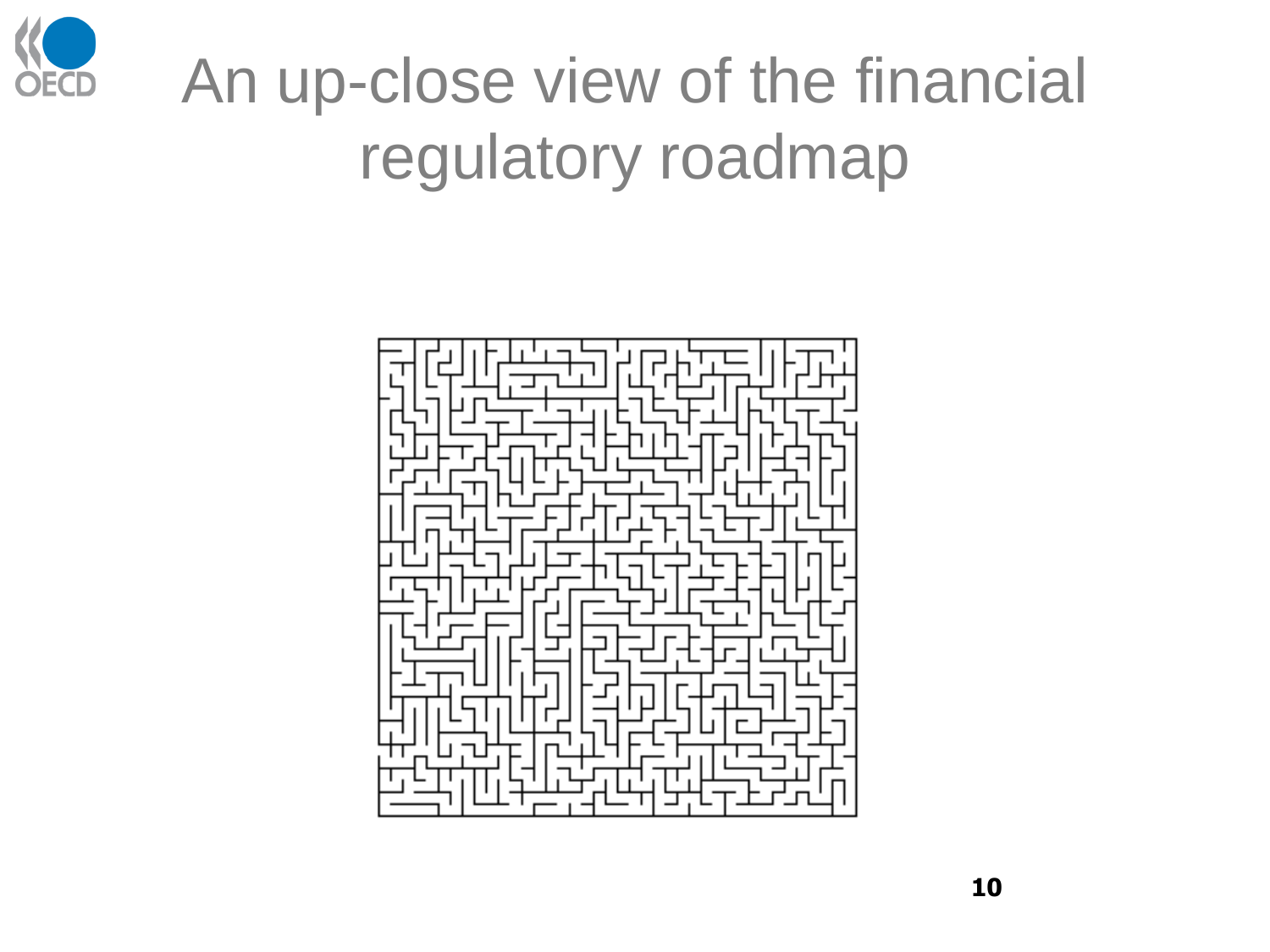

### The Policy Framework

**The financial landscape** and its expected evolution

**The policy objectives** That have been elaborated for the financial system

**The policy instruments** available to governments

**The system of institutions** in place to implement these instruments

**11**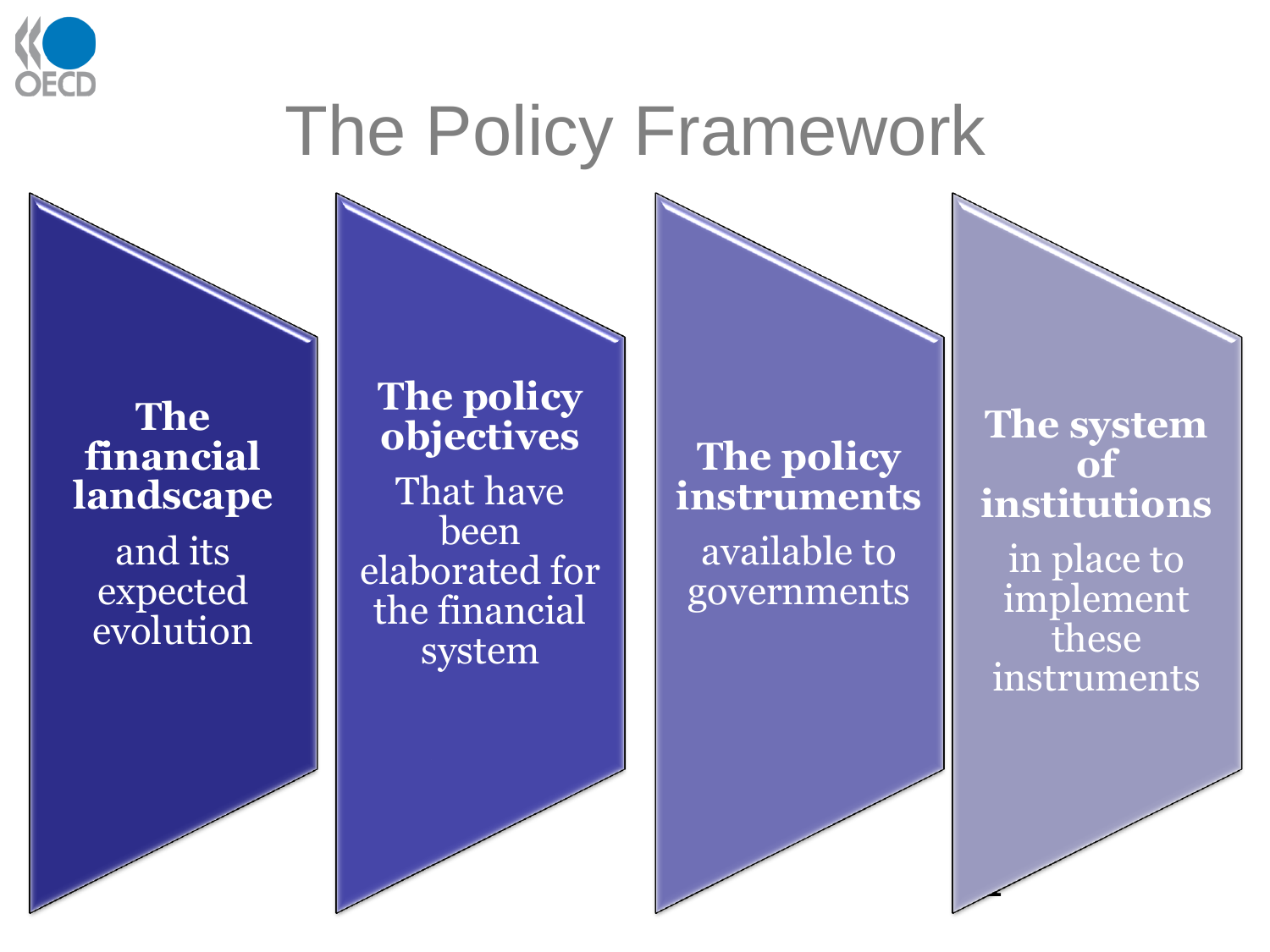

### Core elements of the framework

#### Financial landscape

• Need clear understanding of how the system should operate and how it operates in practice

#### Policy objectives

• Clearly articulated and rooted in sound market failure analysis and the identification of other needs; provide the benchmark for effectiveness and efficiency and the accountability of governments and regulators

#### Policy instruments

• Need to consider all the tools of intervention and understand how they work and interact and can best be combined

#### System design and implementation

• Need for an appropriate institutional set-up for intervention and regulation

Review

• Need for an established process of evaluation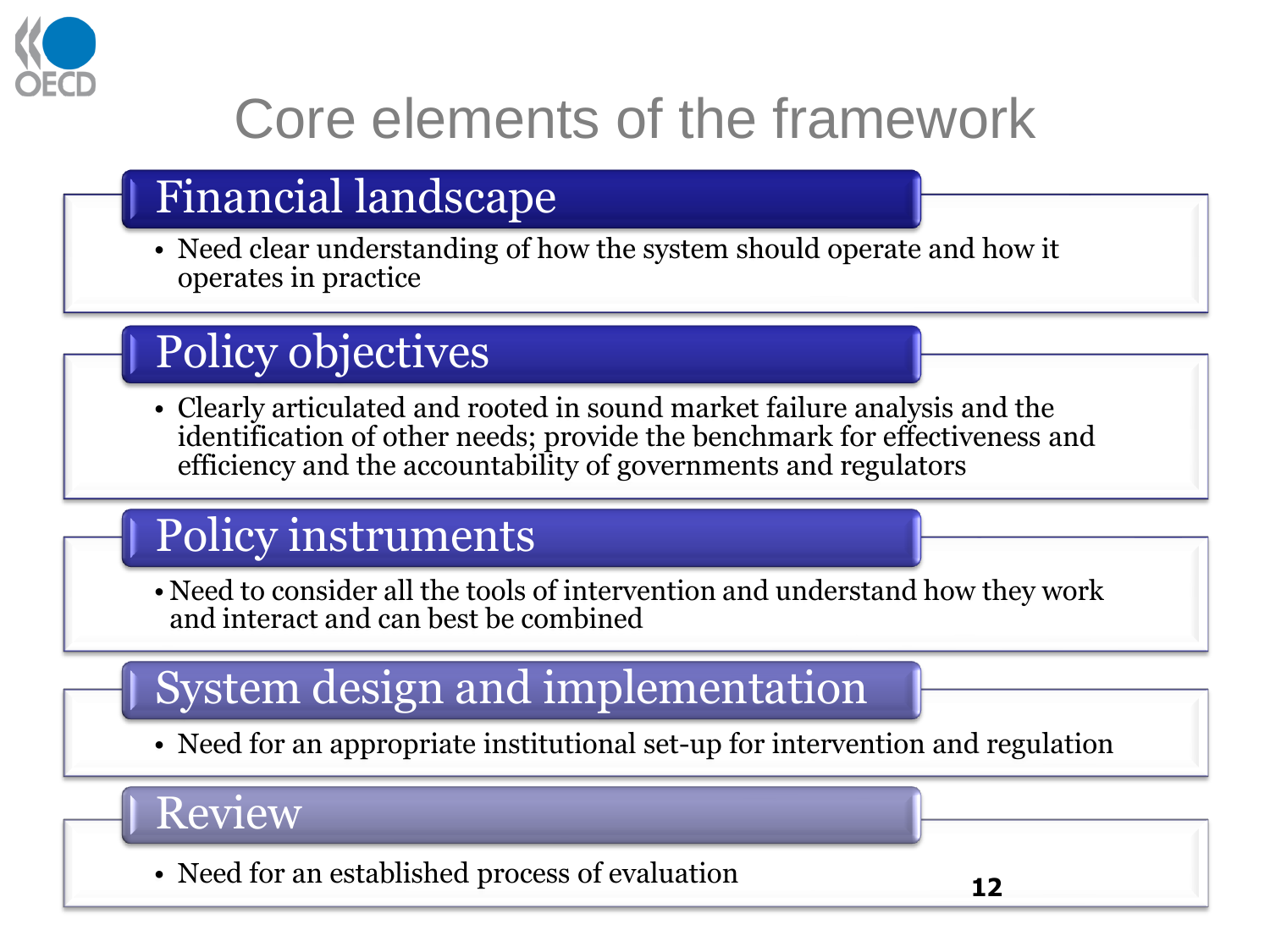

## The Policy Framework

Considers the macroeconomic and international dimension

Recognises the possible negative incentive effects of government intervention and spill-over effects

Seeks to identify the specificities of financial regulation compared with other tools of intervention

Recognises the importance of institutional design in government intervention and regulation

General guidance is meant to sit above international regulatory principles and standards

Tool for use in developing a sound policy framework and designing regulation

Supplemented by a high-level checklist that seek to make it concrete and practical

**Policy** framework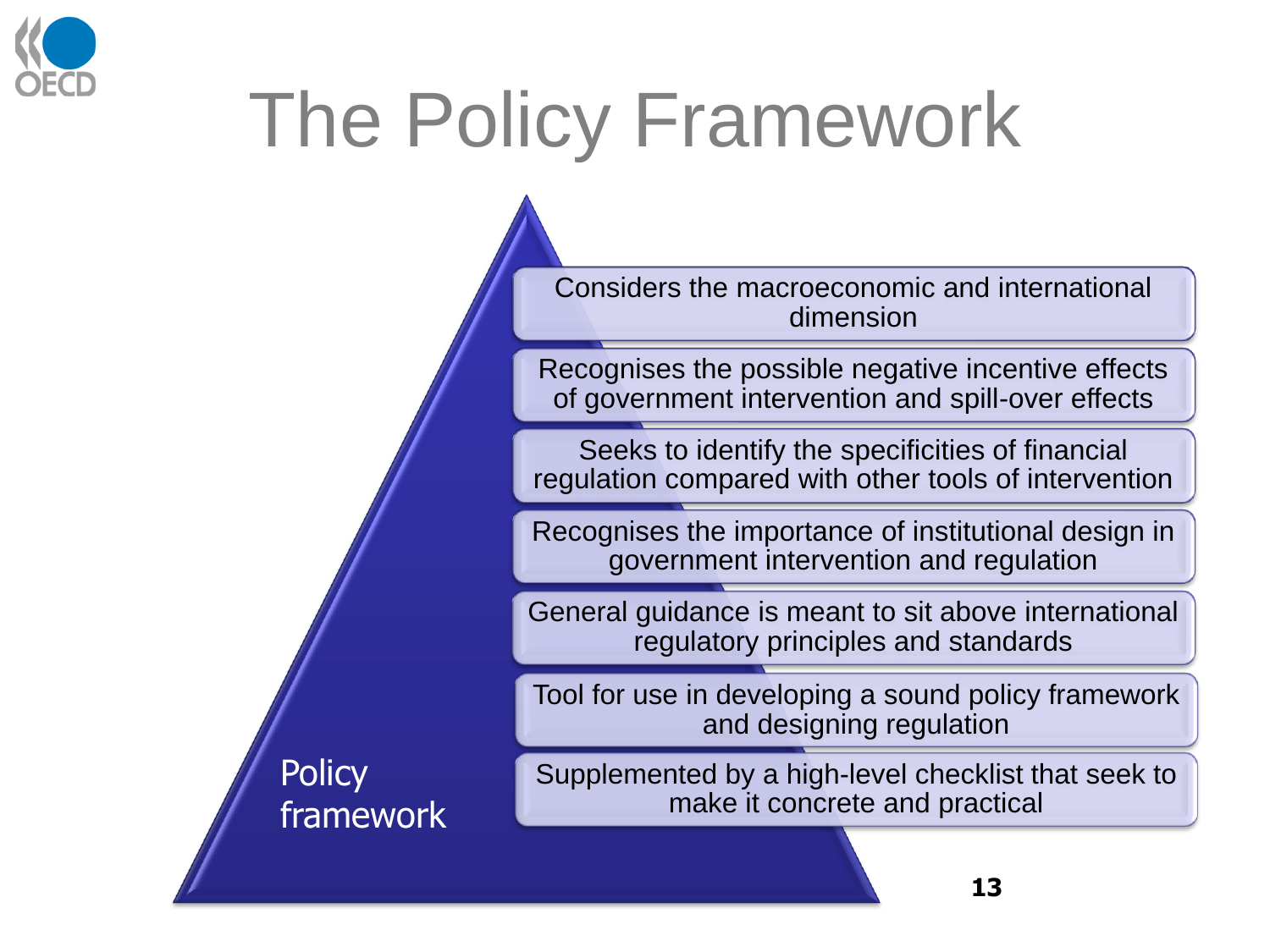# **Note Committee on Financial Markets**

#### **Participants:**

- **High-level staff from finance ministries & central banks of all member countries as well as the**
- **European Commission, including representatives of the European Central Bank (ECB)**
- **Representatives of international organisations: BIS, EIB, IMF, World Bank**
- **Singapore and Hong Kong, China (regular observers)**
- **Chile, Slovenia, Estonia, Israel,Russian Federation (accession)**